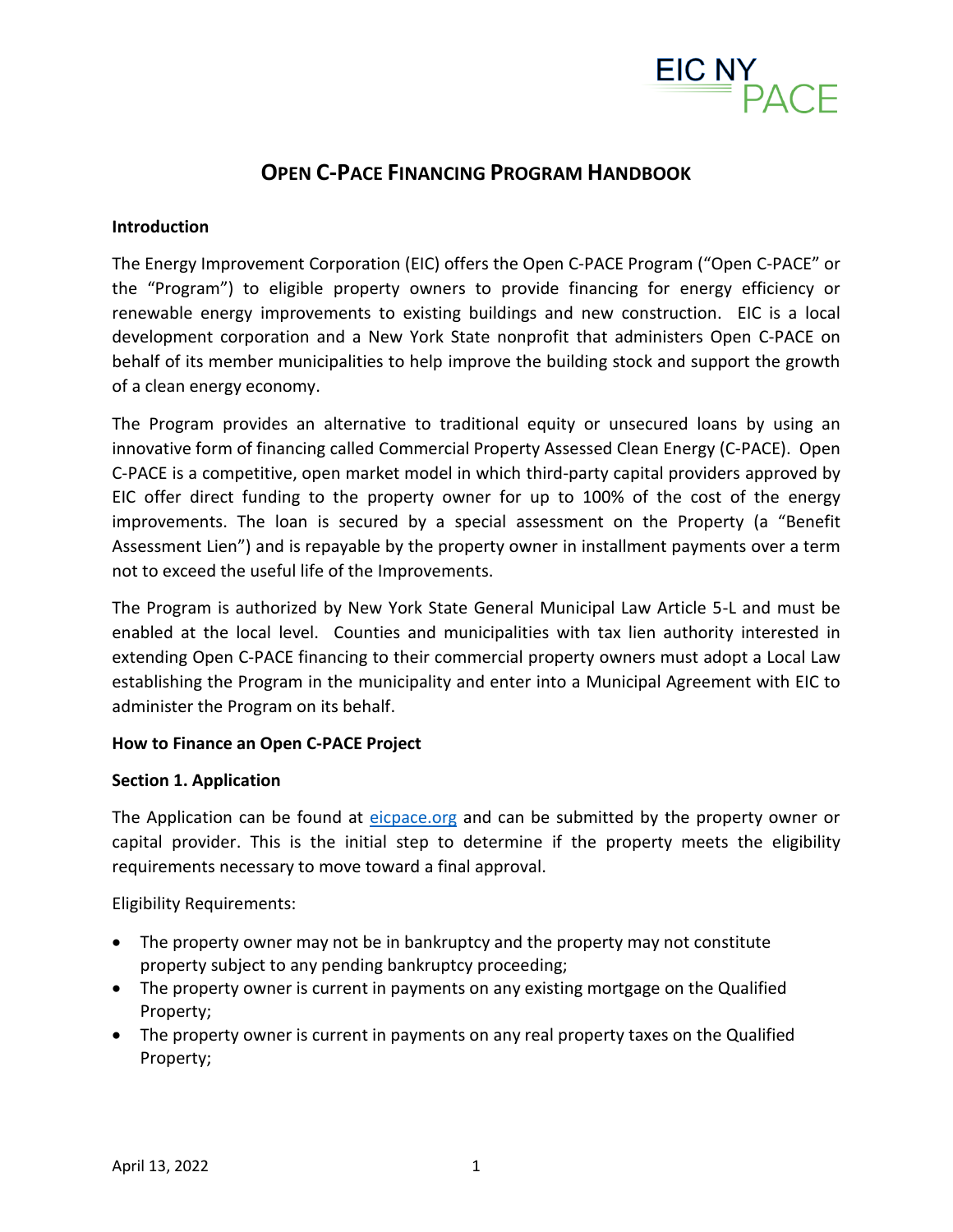

- Qualifying Property Owners may be corporations (both for-profit and not-for-profit), limited liability companies, partnerships, real estate investment trusts (REITs), or any Property Owner other than a natural person that owns commercial real Property.
	- o Ineligible Properties:
		- Individually owned properties
		- Government owned property (including public universities and school districts)
- If the property is mortgaged, the mortgage holder must consent to the Open C-PACE financing. **Please note that EIC will not submit documents for an engineering review until we have received an executed lender consent form.**
- Such additional criteria, not inconsistent with the criteria set forth above, as the State, the Municipality, or EIC acting on its behalf, or other Financing Parties may set from time to time.

#### **Section 2. Other Financing Parameters**

- New Construction: C-PACE financing is now available for energy efficiency projects and renewable energy systems on new construction of qualifying commercial property as well as existing buildings.
- Lookback: For the retrofit of existing buildings, EIC will permit refinancing and reimbursement for costs incurred within the past three years for energy efficiency or renewable energy improvements to Qualified Properties that satisfy NYSERDA and EIC requirements. EIC may consider a look back period of longer than three years on a case-by-case basis.
- Lookback: For new construction, EIC will permit refinancing and reimbursement for projects that have been completed *after* May 2019.
- Capitalized interest and interest-only periods can be financed. Two years is reasonable however a longer period is permissible and project dependent.

#### **Section 3. Documentation Required for Final Approval**

#### *(***See Also** *Summary Document List* **in Annex 1***)*

#### A. Technical Documents **-** Submitted by Capital Provider

- A *Qualified Energy Audit* and/or a *Renewable Energy System Feasibility Study*, using a NYSERDA approved process as referenced in th[e NYSERDA Commercial Property Assessed](https://www.nyserda.ny.gov/All%20Programs/Programs/Commercial%20Property%20Assessed%20Clean%20Energy)  [Clean Energy \(PACE\) Financing Guidelines](https://www.nyserda.ny.gov/All%20Programs/Programs/Commercial%20Property%20Assessed%20Clean%20Energy) and/or obtained through an approved NYSERDA or local utility qualified energy program. The audit or feasibility study must be conducted by a professional with the required credentials listed in NYSERDA's guidance document.
- *NYSERDA or Utility Co. Incentive Approval*, if applicable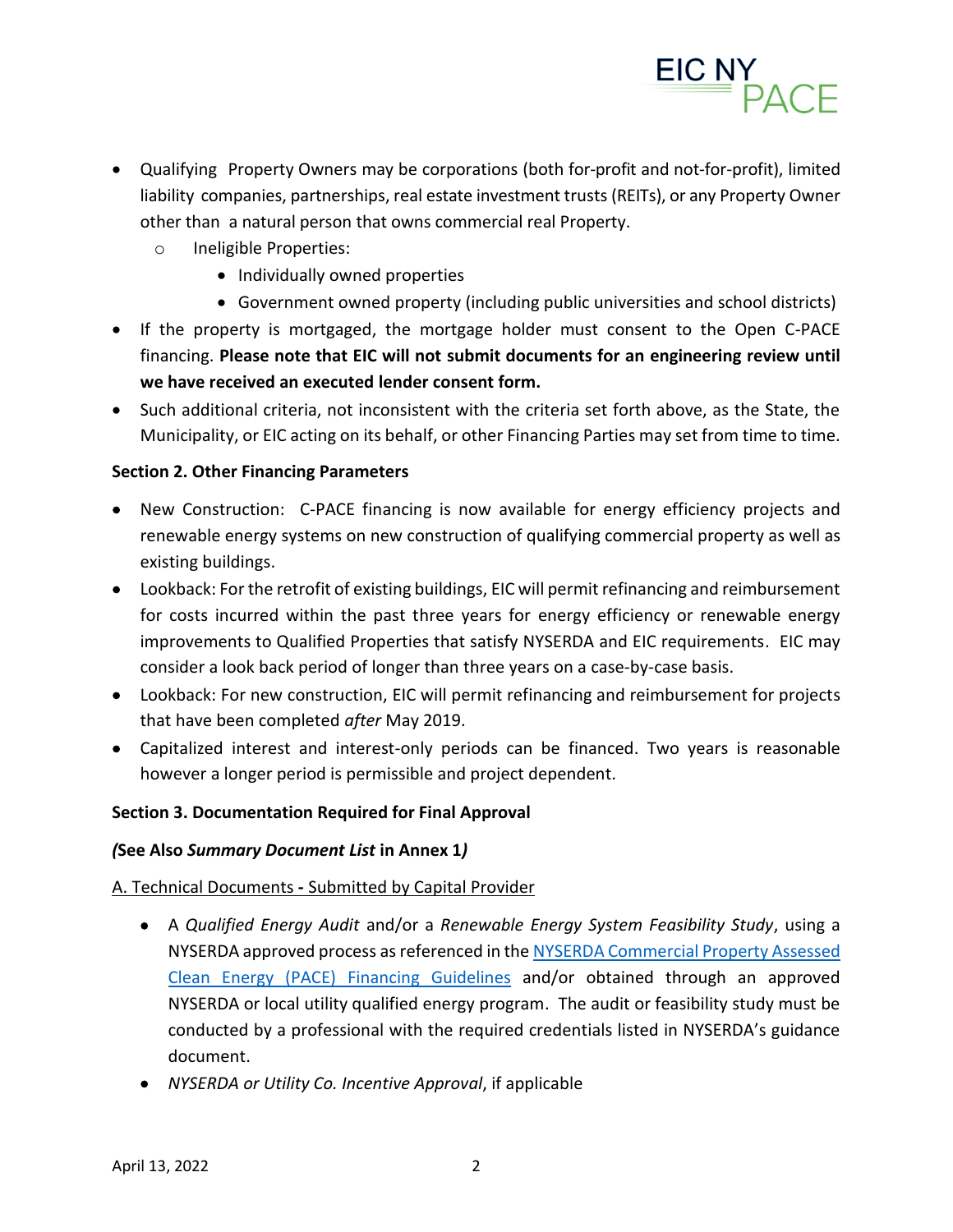

- *Utility Co. Interconnection Agreement*, if applicable
- Scope of Work
	- o Upon receipt of the Mortgage Holder Lender Consent (if applicable), EIC's independent engineer will assess these documents in accordance with NYSERDA's Commercial PACE Guidance Document.
	- $\circ$  The amount financed must be repaid over a term not to exceed the weighted average life of the improvements; such calculation must be included in the audit or feasibility study.
- Proposed improvements are required to:
	- o Be permanently affixed to the property, and
	- o Satisfy NYSERDA's Cost Benefit Ratio or use measures deemed cost effective by NYSERDA (refer to NYSERDA C-PACE Guidance), or
	- o Be on the NYSERDA list of Commercial PACE Eligible Renewable Energy System **Technologies**

#### B. Transaction Documents**:**

Submitted by Capital Provider with Application Package

- Administration Agreement (this is a global agreement that covers all transactions)
- Mortgage Holder Consent, if applicable (original signature and notarization required)
- Loan Data Checklist

Submitted by Capital Provider Prior to Closing

- Assignment Agreement
- Certificate of Levy of the Benefit Assessment Lien (BAL) (original signature and notarization required) (Filed by EIC post-closing)
- Assignment of Benefit Assessment Lien (Assignment of BAL) (original signature and notarization required) (Filed by EIC post-closing); plus any subsequent Assignments of BAL, if any, to be filed at the same time along with the Notice of Assignment
- Utility Data Release Form
- Finance Agreement
- Amortization Schedule (Excel Worksheet showing the calculation)
- Title Search (issued within 60 days prior to closing date)

#### Documents Provided by EIC to Capital Provider

• Copy of Adopted Local Law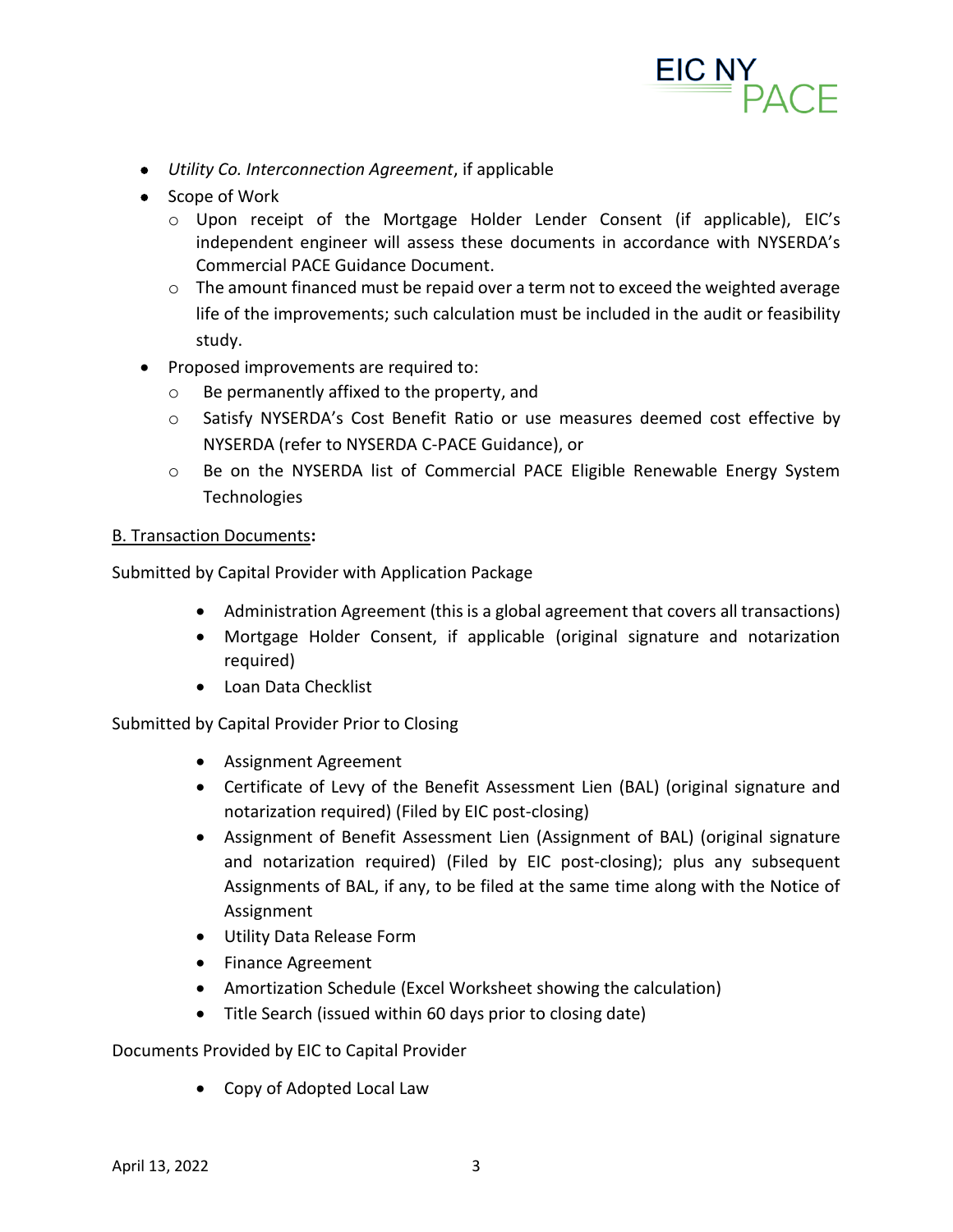

- Copy of Executed Municipal Agreement
- Qualified Project Letter evidencing pre-approval of Project (Final project approval letter to be provided after project completion based on requirements in Section 5 below)
- EIC Counsel's Opinion (at closing)

# **Section 4. Closing**

- Prior to closing, all documents are finalized
- EIC will provide mailing instructions for signature pages of BAL and Assignment of BAL, and the Mortgage Holder Consent (if applicable)
- Copies of original signatures for other documents are acceptable
- Recording the Benefit Assessment Lien and Assignment of BAL on the Land Records of the Municipality
	- o EIC may submit drafts of the BAL and Assignment of BAL to County Clerk's office for review
	- o Executed versions filed by EIC's Title Search company upon closing
- Filing confirmation provided by municipal clerk and relayed by EIC to Capital Provider.

### **Section 5. Disbursement**

- Disbursement requires the following:
	- $\circ$  Confirmation from NYSERDA or a utility program that the improvements were installed (if applicable),
	- $\circ$  A certificate of occupancy or other evidence of the completion of a satisfactory final inspection by an inspector approved by the Municipality , and,
	- $\circ$  A certificate of completion signed by the capital provider and the property owner,
	- o A utility Permission to Operate notice for renewable energy generation (if applicable), and
	- $\circ$  Certification from appropriate entity if project is qualified in accordance with a NYSERDAapproved building standard (LEED, Energy Star, etc.)

# **Section 6. Fees**

# **EIC**

- Upfront Charge: 1.5% of the Base Project Cost up to a maximum of \$200,000. "Base Project Cost" refers to the total amount of the Loan minus capitalized interest, accrued interest, and fees charged by either EIC and/or the Capital Provider. EIC reserves the right to adjust its fees at any time.
- Administration Fee: An annual rate equal to either .25%, or.20% for \$10 million or greater, or .15% for \$20 million or greater, of the Benefit Assessment (the "Administration Fee"). The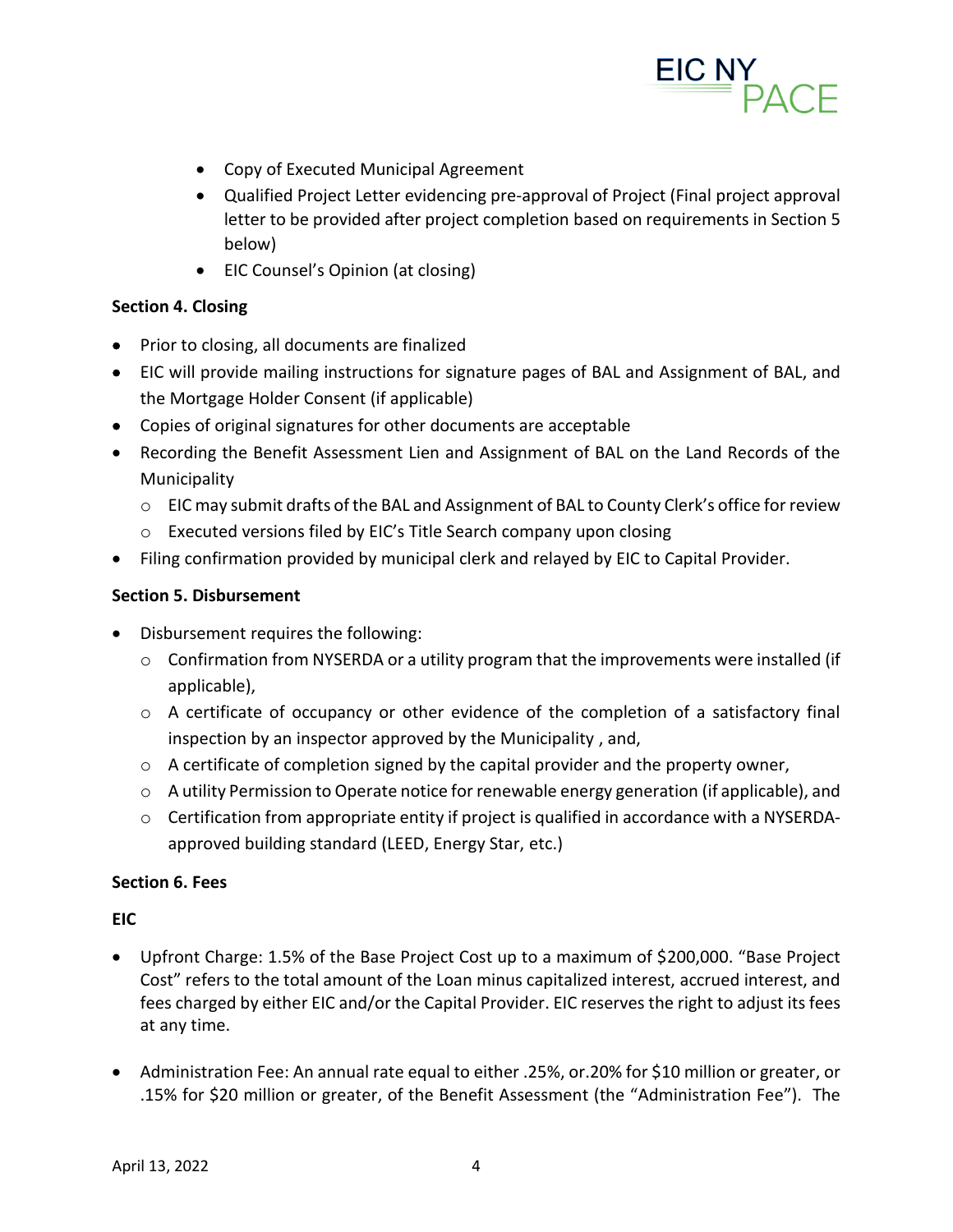

Administration Fee shall be added to the interest rate payable on the Loan when calculating the Annual Installment Amount. For example, if the Capital Provider's interest rate is 6.0%, the rate charged to the borrower and reflected in the payment schedule will be 6.25%. This fee is payable to EIC by the Capital Provider within 10 business days of receipt of payment from the property owner.

 $\circ$  Please note that EIC's Administration Fee shall be included in the interest rate used to calculate capitalized interest. Capitalized interest fees are due to EIC at closing and are nonrefundable.

#### **Pass Through Fees**

- Legal fees for Opinion of EIC's Counsel is \$10,000.
- Recording on the Land Records: Certificate of Levy and Lien of Benefit Assessment and the Assignment of the Benefit Assessment Lien will be \$1,200; \$300 for subsequent Assignments if filed the same day as the BAL; \$2,000 for all other subsequent Assignments; Amendments to the BAL will be \$3,000.
	- $\circ$  Any additional costs associated with the recording on the Municipality's land records of the Benefit Assessment Lien, the Assignment of BAL, Confirmation and Amendment of Benefit Assessment Lien and Payment Schedule, any subsequent Assignment of the Benefit Assessment Lien and the Release of the Benefit Assessment Lien shall be paid by the Capital Provider.